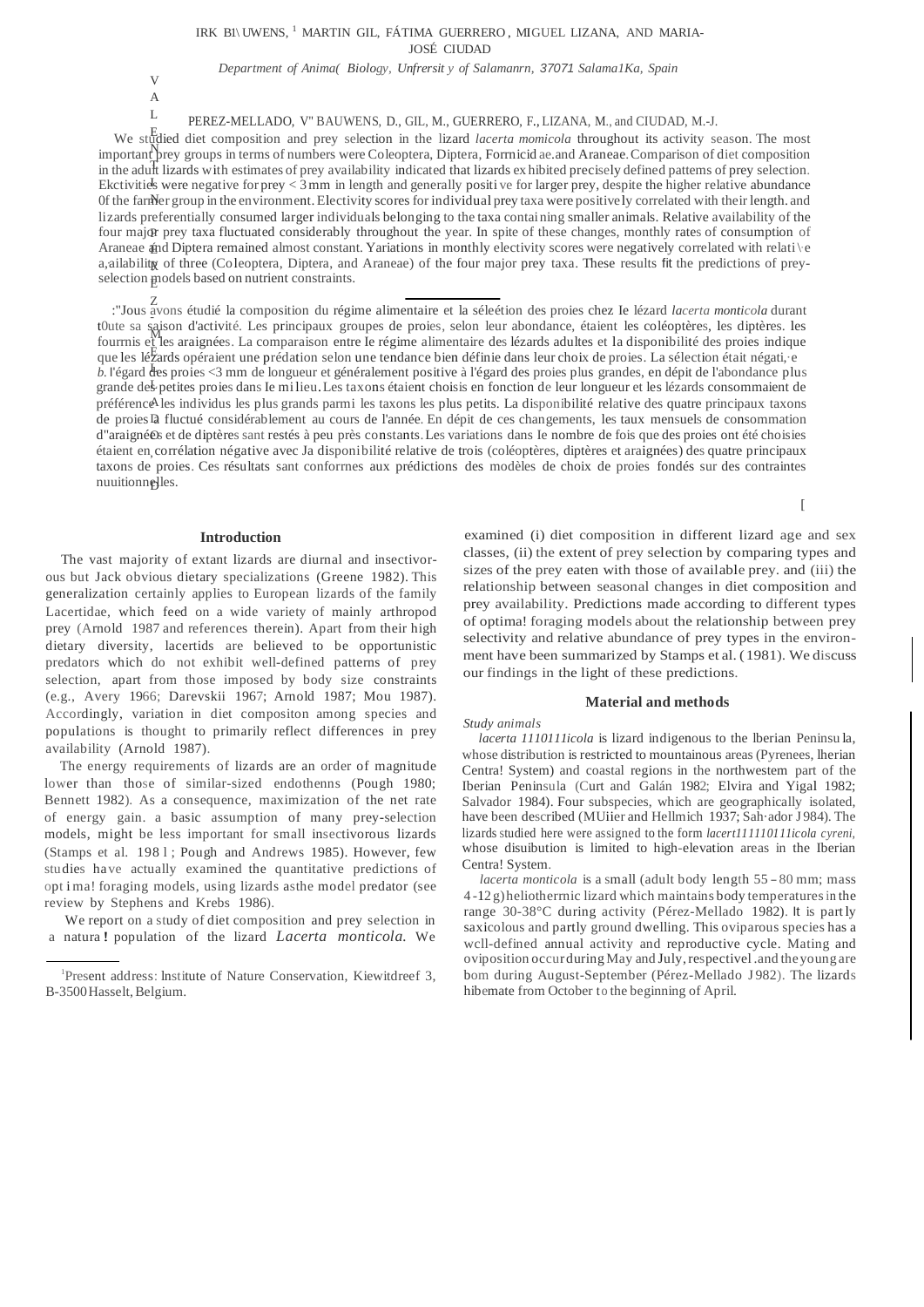#### *Study area and procedures*

The study area is situated in the centra! part of the Sierra de Gredos (provi nce of Avila. Spain) at altitudes bet ween 1800 and 2300 m. In this area *l. monticola* is found at heights between <sup>1500</sup> and <sup>2400</sup> m. with max imum abundancc between 2000 and 2200 m (Ciudad et al. 1987). The study site. where *L. 11w11ticola* is the only l izard species present, is an alpi ne meadow scanere<l with stoncs and rocks.

We captu red a tota l of 1 78 lizards between April and September 1986. Upon capture, lizar<ls were injected with a buffered solution ( pH *7)* of forrnalin; after 24 -48 h they were transferre<l to 70% ethanol. For each l izard we measured (to the nearest 0.1 mm) snoutvent length (SVL), length and width of the pileus, and head height. In the laboratory we removed the entire digestive tract and examined the different parts for the presence of prey remnants. Prey i tems  $(11)$ 1359) were identified to the level of family or order. We used the length of (nearly) intact prey items  $(11 = 598)$  to estimate their size.

Three age-classes of lizards were disti nguished (body-length data are summarized in Table 2): juvenil es (bom during the current activity season); subadults (bom during the preceding year, nonreproductive); and adults (lizards in at least their third season, reproductive). We did not distinguish between the sexes in the juveni le age-class.

Estimates of the availability of potential prey for *L. 111011ticola* were obtai ned through the use of pitfall and adhesive traps. The former were 1-L vessels buried up to their rims in the soil; they contained 200 cm-1 of a 109c formali n solution. The adhesive traps consisted of plastic Petri dishes contai ning a 5 mm th ick layer of adhesive paste (Tanglefoot Co" Michigan) which were buried up to their top edge in the topsoil. All traps were covered with a zine cover raised some 2.5 cm above the top. We installed five traps of each type along two parallel lines 3 m apart; the distance between successive traps was 10 m. The traps were located at an elevation of <sup>2000</sup> <sup>m</sup> within the habitat occupied by *l.monticola,* and the contents were collected at monthly intervals. A total of 1471 potential prey items were captured. Each was identified and its length was measured. We assume that the relative abundances of the different prey types in the traps reflect their availability to the lizards. There is no way to test the validity of this assumption, as prey availability depends not only on abundance but also on behaviour. Hence, arthropod groups differ in their catchability according to the trapping technique used (Southwood 1976). For instance, pitfall traps yield the highest n umbers of ground-dwelling prey (e.g" Araneae, Coleoptera, Formicidae, insect larvae), whereas flyi ng taxa (e.g" Diptera, Homoptera, Lepidoptera) are more aften caught in the adhesive traps (Heulin 1985; personal observations). We reduced this type of sampling bias by pooling the prey trapped by the two techniques. In addilion, an i mportant part of our analysis focuses on seasonal changes in the relati ve abu ndances of certain prey taxa. For these analyses we must assume that a constant proportion of these prey was trapped throughout the activity season, irrespect ive of their actual availability to the lizards (Stamps et al. 1981).

Diet composition and prey availability were analysed with respect to both taxonomie status and size of the prey items. We quantified the contribution of a prey type to the diet by calculating two indices: relative abundance (percentage of total prey numbers corresponding to a given prey type) and relative incidence (percentage of stomachs containing a given prey type). Trophic (prey taxon) diversity was calculated using Levins' index of niche breadth (Levins 1968). Prey size diversity was calculated with the same index, after grouping prey into 16 length classes (the first 8 classes represented 1-mm intervals and the remain ing 8 classes represented 3-mm intervals). Overlap in diet composition (prey taxa) was estimated using the symmetrie index of Pianka ( 1978). Prey electivity was calculated with Ivlev's ( 1961) In *Q* index as modified by Jacobs ( 1974). This index was specifically designed for comparing selectivity with the availability of prey types in the environment. Because we consider and analyse preference ranking rather than absolute electivity values, our results should be comparable to those given by other electi vity indices (Lechowicz 1982). Correlations between electivity values and prey availability were estimated by means of a nonparametric technique (Spearman rank correlation, *rJ ,*

to re<luce the possible effects of sampli ng bias i n estimat i ng prey availability. All prey length data were Jogarithmically transformed before statistica] treatment. We calculated averagc prey length and its confidence l imits using logarithmically transformed data: the backtransformed confidence intervals are therefore asymmetrical around the mean (Sokal and Rohlf 1969*).*

#### **Results**

## *Composition of the dier in terms of taxa*

With respect to both relative abundance and relative incidence. Coleoptera were the most important prey group, followed by Diptera, Formicidae. and Araneae (TabIe **1**). The data reveal a sign ificant positive rank correlation between relative abundance and relative incidence of prey items (Table 1;  $P < 0.01$  in all age and sex groups of lizards), indicating that the most frequent ly eaten prey were encountered in a large proportion of the stomachs examined. Hence, the high relative abundance of a prey group is not due to the sporadic finding of many items in a few stomachs.

The relative contribution of Coleoptera to the diet seemed to increase, whereas that of Diptera and Araneae decreased, wi th lizard age (TabIe 1*).* Trophic diversity was highest in the younger age-classes (Table 1), although these preyed upon a smaller number of prey taxa than the adults did. The higher diversity values for juv eniles and subadults should therefore be attributed to greater consistency in the prey taxa eaten. The estimates of dietary overlap (0) indicate greater similarity in diet composition between adult males and females  $(0 = 0.94)$  than between adults and juveni les (adult mal es -juveniles:  $0=0.68$ ; adult females - juveniles:  $0=0.81$ ). The most notable difference between adult males and females is the higher contribution of Diptera to the females·diet.

#### *Prey size*

There were marked differences in the size of prey eaten by lizards of different age and sex classes (Table 2; ANOYA of In prey size:  $F = 27.62$ ,  $P < 0.001$ ). Mean prey Iength was greatest for the adult lizards. The size range of prey consumed also tended to increase with age of the lizard.

A comparison of the different age and sex classes of lizards reveals positive rank correlations between mean prey Iength and the average values for various morphometric traits (Table 2; SVL:  $r, =0.90$ ; length and width of pileus, head height:  $r, =0.80$ ;  $\overline{0.90}$ ; length and width of pileus, head height:  $r, =0.80$ ; all  $P < 0.05$ , one-tailed test).

#### *Food availability and electil'ity*

Considering the differences in diet composition among ageclasses, we restricted all further analyses to the adult lizards, for which sample sizes were largest.

Acarida, Diptera, Araneae, and Formicidae were the most abundant arthropods in the traps (Table 3).Electivity scores for the different prey taxa were highly coincident among adult males and females *(r,*=0.840, *P* <0.001 ). Electivities were highest for Plecoptera and Trichoptera, although these groups were poorly represented in. both the lizards' diet (Table 1) and the traps (Table 3). Aca'rida and Dyctioptera had the lowest electivities. Coleoptera, which were important prey for all lizard groups, exhibited high electivity scores. For ether important prey taxa such as Formicidae, Diptera, and Araneae, electivity scores were close to zero or negative.

We examined correlations between the electivities of the different prey taxa and their relative abundance in the environment. Significant negative correlations were evident for both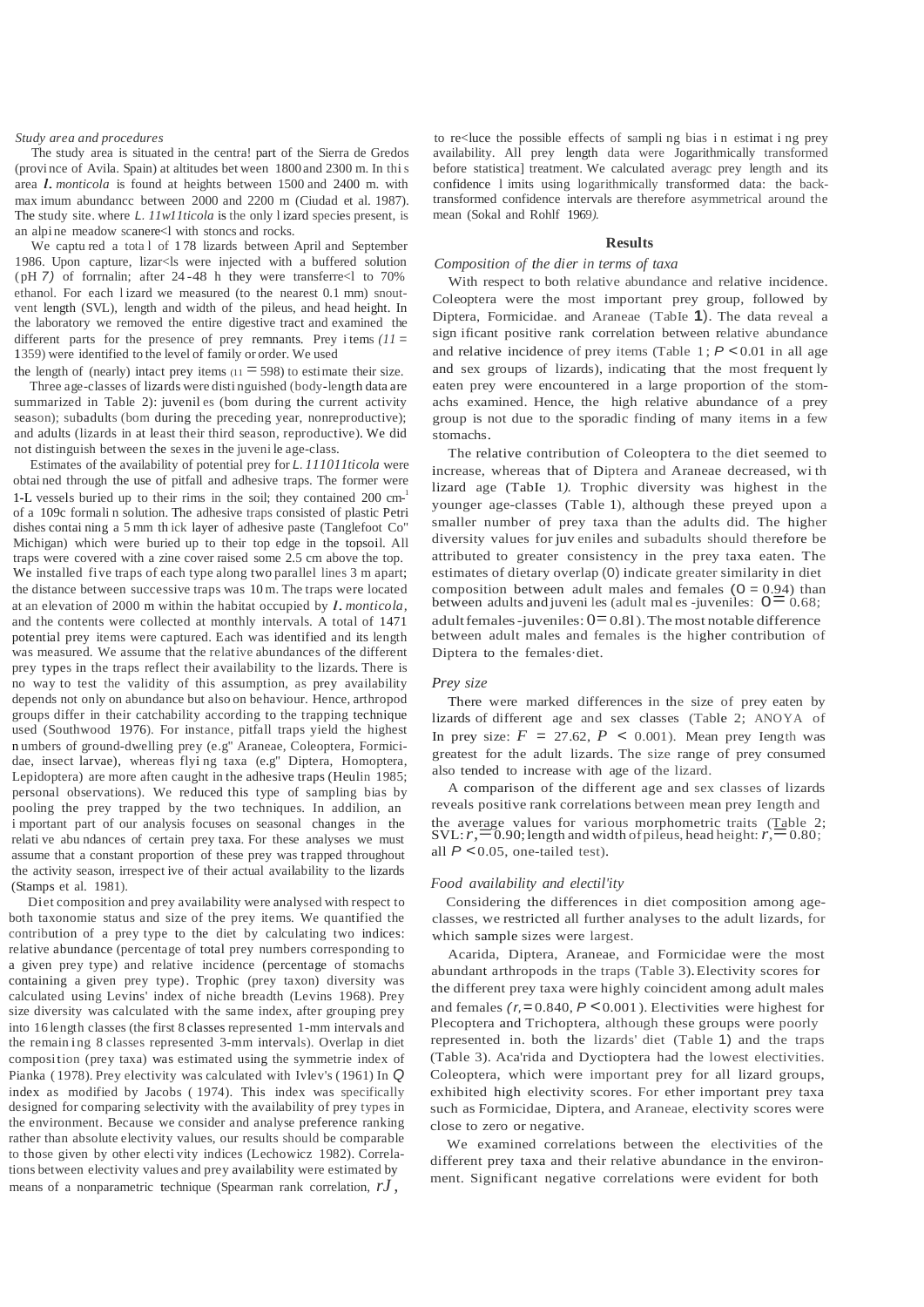|                         |           |        | Subadu lh |        |         | <b>AJults</b> |         |        |         |        |        |          |
|-------------------------|-----------|--------|-----------|--------|---------|---------------|---------|--------|---------|--------|--------|----------|
|                         | Juvenilcs |        | Males     |        | Females |               | Males   |        | Females |        | Total  |          |
| Prey taxon              | rrel.     | 'kine. | %rel.     | 9éinc. | 9crcl.  | $%$ inc.      | 9é rcl. | 'Kine. | 9ércl.  | 'kine. | lkrel. | $%$ inc. |
| Opilionida              |           |        | 3.3       | 6.7    |         |               | 1.1     | 8.3    | 0.7     | 3.3    | 0.9    | 5.2      |
| Araneae                 | 24.1      | 60.0   | 11.5      | 40.0   | 22.9    | 66.7          | 7.5     | 40.3   | 10.0    | 51.7   | 10.9   | 47.7     |
| Acarida                 | 12.7      | 20.0   |           |        | 2.8     | 13.3          | 0.2     | 1.4    | 0.2     | 1.7    | 1.1    | 3.5      |
| Diplura                 | $\sim$    |        |           |        |         |               | 0.2     | 1.4    | 0.2     | 1.7    | 0.1    | 1.2      |
| Thysanura               | 1.3       | 10.0   | 1.6       | 6.7    | 0.9     | 6.7           | 0.2     | 1.4    | 0.7     | 3.3    | 0.6    | 3.5      |
| Myriapoda               | 2.5       | 10.0   |           |        |         |               | 0.7     | 5.6    | 1.3     | 10.0   | 1.0    | 6.4      |
| Ephcmeroptera           |           |        |           |        |         |               | 0.2     | 1.4    | 0.2     | 1.7    | 0.1    | 1.2      |
| Dcrrnaptera             |           |        |           |        |         |               | 0.9     | 4.2    | 0.5     | 5.0    | 0.6    | 3.5      |
| Dyctioptera             |           |        | 3.3       | 13.3   |         |               | 0.2     | 1.4    | 0.2     | 1.7    | 0.3    | 2.3      |
| Trichoptera             | 1.3       | 10.0   | 1.6       | 6.7    | 1.8     | 6.7           | 5.1     | 8.3    | 2.0     | 13.3   | 3.2    | 9.9      |
| Plecoptera              | 1.3       | 10.0   |           |        | 0.9     | 6.7           | 2.2     | 16.7   | 4.1     | 13.3   | 2.7    | 12.8     |
| Homoptera               | 3.8       | 30.0   | 14.8      | 33.3   | 7.3     | 33.3          | 3.5     | 20.8   | 3.9     | 26.7   | 4.5    | 25.6     |
| Coccidae                |           |        |           |        |         |               | 0.5     | 2.8    | 4.1     | 1.7    | 1.9    | 1.7      |
| Heteroptera             | 3.8       | 30.0   | 3.3       | 13.3   |         |               | 3.1     | 20.8   | 2.5     | 21.7   | 2.6    | 19.2     |
| Orthoptera              |           |        | 4.9       | 20.0   | 0.9     | 6.7           | 1.3     | 6.9    | 2.0     | 16.7   | 1.6    | 11.0     |
| Forrnicidae             | 8.9       | 40.0   | 4.9       | 20.0   | 6.4     | 13.3          | 12.8    | 33.3   | 11.1    | 36.7   | 11.0   | 32.0     |
| Hymenoptera             | 2.5       | 20.0   | 3.3       | 13.3   | 2.8     | 20.0          | 6.6     | 25.0   | 3.6     | 25.0   | 4.6    | 23.3     |
| Lepidoptera             |           |        | 6.6       | 26.7   | 1.8     | 13.3          | 1.3     | 6.9    | 1.6     | 11.7   | 1.6    | 10.5     |
| Larval Lepidoptera      | 1.3       | 10.0   |           |        | 0.9     | 6.7           | 1.3     | 9.7    | 0.5     | 5.0    | 0.9    | 7.0      |
| Coleoptera              | 16.5      | 60.0   | 19.7      | 46.7   | 25.7    | 86.7          | 35.7    | 81.9   | 27.9    | 85.0   | 29.8   | 79.1     |
| Larval Coleoptera       |           |        | 3.3       | 6.7    | 0.9     | 6.7           | 4.2     | 22.2   | 2.3     | 16.7   | 2.9    | 16.3     |
| Diptera                 | 20.3      | 60.0   | 9.8       | 20.0   | 21.1    | 66.7          | 7.7     | 34.7   | 16.3    | 46.7   | 13.1   | 41.9     |
| Larval Diptera          |           |        | 1.6       | 6.7    |         |               | 1.8     | 2.8    | 2.3     | 5.0    | 1.8    | 3.5      |
| Insecta (undetermined)  |           |        |           |        |         |               | 1.3     | 8.3    | 0.4     | 3.3    | 0.8    | 4.7      |
| Larval Insecta          |           |        | 3.3       | 6.7    | 0.9     | 6.7           | 0.4     | 2.8    | 1.1     | 6.7    | 0.8    | 4.7      |
| Arthropoda              |           |        |           |        |         |               |         |        |         |        |        |          |
| (undetermined)          |           |        | 3.3       | 13.3   | 1.8     | 6.7           | 0.2     | 1.4    | 0.4     | 3.3    | 0.4    | 3.5      |
| Gastropoda              |           |        |           |        |         |               | 0.2     | 1.4    | 0.2     | 1.7    | 0.2    | 1.2      |
|                         |           |        |           |        |         |               |         |        |         |        |        |          |
| No. of prey items       | 79        |        | 61        |        | 109     |               | 549     |        | 560     |        | 1359   |          |
| No. of lizards examined | 10        |        | 15        |        | 15      |               | 72      |        | 60      |        | 172    |          |
| Diversity               |           | 0.456  |           | 0.558  |         | 0.313         |         | 0.191  |         | 0.245  |        | 0.238    |
| r,                      |           | 0.926  |           | 0.921  |         | 0.933         |         | 0.953  |         | 0.842  |        | 0.883    |
|                         |           |        |           |        |         |               |         |        |         |        |        |          |

TABLE 1. Relati\'C abundance (%rel.) and relative incidence ('7inc.) of various prey taxa. number of pre-items. number of lizards exam ined. prey taxon diversity. and rank correlation between relative abundance and relative incidence (r.) for l.1111+111icola in different age and sex classes

ÎABLE 2. Length of prey, prey size diversity, and morphometric characteristics of L. monticola in different age and sex classes

|                  | Body length of<br>prey''(mm)        | Diversity | $\mathbf{H}$ | <b>SYLb</b>      | Lpb              | <b>HH<sub>b</sub></b> | wpb             | $\mathcal N$ |
|------------------|-------------------------------------|-----------|--------------|------------------|------------------|-----------------------|-----------------|--------------|
| Juveniles        | $2.48: 2.05 - 3.00$<br>$(1.3-14.1)$ | 0.395     | 37           | $34.60 + 4.24$   | $8.52 \pm 0.93$  | $3.55+0.43$           | $4.16 + 0.38$   | 20           |
| <b>Subadults</b> |                                     |           |              |                  |                  |                       |                 |              |
| Males            | $2.65: 1.90 - 3.70$<br>$(1.0-9.9)$  | 0.561     | 21           | $52.50 \pm 3.85$ | $12.79 \pm 0.75$ | $5.14 \pm 0.33$       | $5.76 \pm 0.32$ | 9            |
| Females          | 3.34; 2.98-3.75<br>$(1.5-9.0)$      | 0.369     | 52           | $54.63 + 4.33$   | $12.11 \pm 0.79$ | $5.09 \pm 0.43$       | $5.53 + 0.33$   | 12           |
| <b>Adults</b>    |                                     |           |              |                  |                  |                       |                 |              |
| Males            | 5.23; 4.86-5.63<br>$(1.5 - 22.6)$   | 0.643     | 257          | $70.56 + 5.06$   | $17.05 + 1.45$   | $7.48 + 0.55$         | $7.65 + 0.55$   | 84           |
| Females          | 5.47; 5.10-5.87<br>$(1.0-30.0)$     | 0.305     | 231          | $69.95 \pm 5.40$ | $14.52 + 1.32$   | $6.25=0.43$           | $6.60+0.42$     | 70           |

NOTE: n. number of prey measured; SVL, snout-vent length; LP. length of the pileus; HH. head height; WP. width of the pileus; N. number of lizards mcasured.<br>
•vatues :i..re gi"cn as the mean. followed by 95% confidence limils. with the range in parentheses.

 $\bullet$ vatues  $\equiv$  given as the mean : I: SD.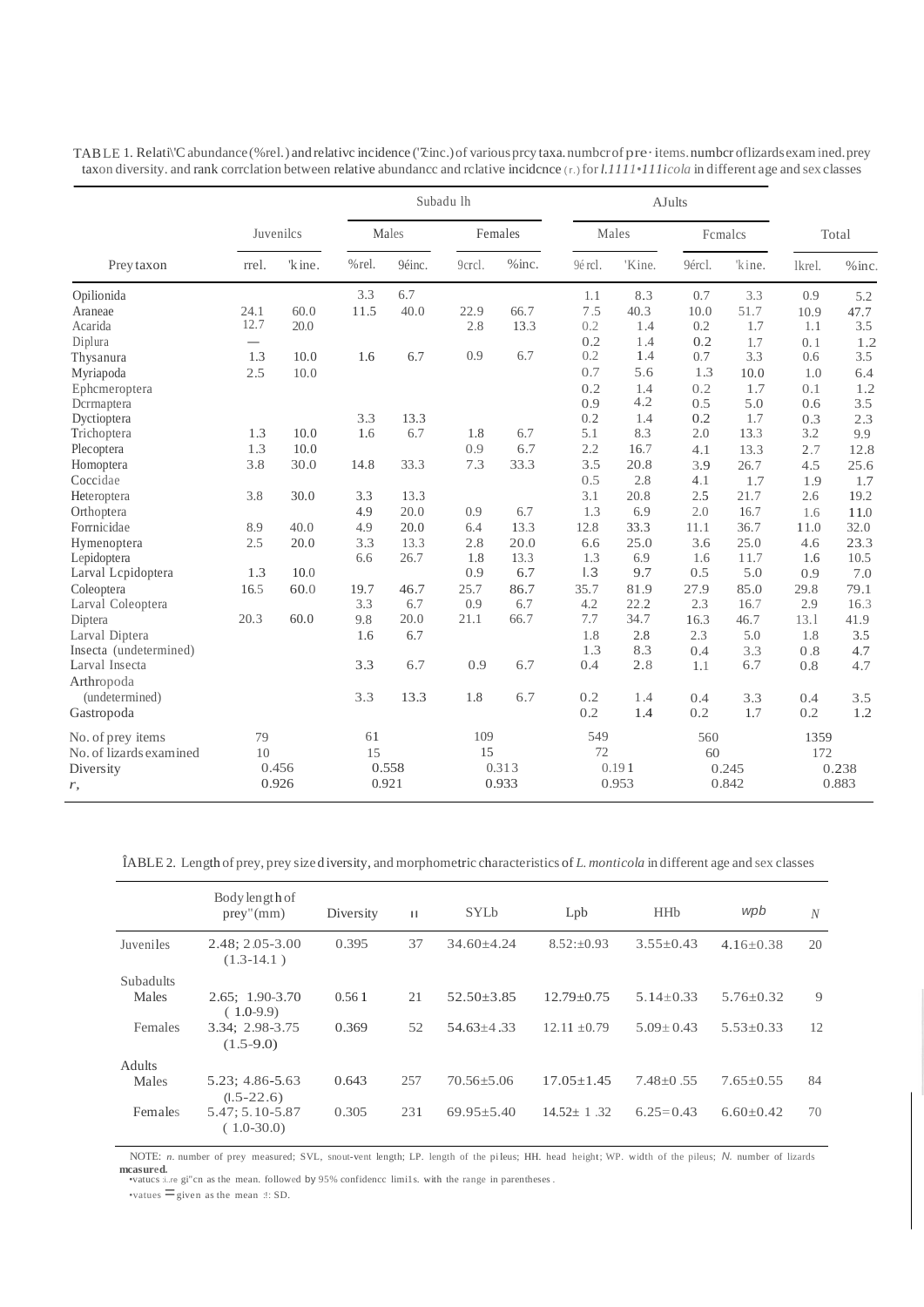|                          | Relative<br>abundance | Electivity |         |              | Mcan length (mm) |     |          |  |
|--------------------------|-----------------------|------------|---------|--------------|------------------|-----|----------|--|
| Prey taxon               | (% )                  | Males      | Females | $\mathcal N$ | Traps            | N   | Stomachs |  |
| Opilionida               | 2.2                   | $-0.70$    | $-1.13$ | 32           | 2.07             |     |          |  |
| Araneae                  | 16.5                  | $-0.89$    | $-0.57$ | 2i.2         | 4.33             | 39  | 4.03     |  |
| Acarida                  | 24.7                  | $-5.19$    | $-5.21$ | 364          | 1.00             |     |          |  |
| Thysanura                | 0.4                   | $-0.81$    | 0.56    |              |                  |     |          |  |
| Myriapoda                | 0.7                   | 0.07       | 0.61    | 10           | 10.34            |     |          |  |
| Derrnaptera              | 1.1                   | $-0.18$    | $-0.71$ | 16           | 8.78             |     |          |  |
| Dyctioptera              | 3.0                   | $-2.83$    | $-2.85$ | 44           | 4.31             |     |          |  |
| Trichoptera              | 0.1                   | 3.68       | 2.69    |              |                  |     |          |  |
| Plecoptera               | 0.1                   | 3.49       | 4.14    |              |                  |     |          |  |
| Homoptera                | 4.1                   | $-0.19$    | $-0.06$ | 61           | 2.40             | 12  | 3.20     |  |
| Heteroptera              | 0.7                   | 1.44       | 1.22    | $_{11}$      | 3.08             |     |          |  |
| Onhoptera                | 1.3                   | $-0.01$    | 0.43    | 19           | 10.34            |     |          |  |
| Forrnicidae              | 10.2                  | 0.25       | 0.09    | 150          | 4.12             | S I | 6.12     |  |
| Hyrnenoptera             | 2.4                   | 1.06       | 0.42    | 35           | 2.42             | 13  | 10. IS   |  |
| Lepidoptera              | 1.3                   | $-0.01$    | 0.22    | 19           | S.43             |     |          |  |
| Coleoptera               | S.8                   | 2.19       | 1.83    | 86           | 6.14             | 211 | S.S3     |  |
| Larval Coleoptera        | 1.2                   | 1.32       | 0.71    | 17           | 8.29             | 32  | 7.90     |  |
| Diptera                  | 19.4                  | $-1.06$    | $-0.21$ | 285          | 3.24             | 33  | 4.7S     |  |
| Insecta (undetennined)   | 2.6                   | $-0.72$    | $-2.00$ | 88           | 2.66             |     |          |  |
| Larval Insecta           | 1.4                   | $-1.33$    | $-0.24$ | 20           | 1.07             | 18  | 9.57     |  |
| Anhropoda (undetermined) | 0.9                   | $-1.59$    | $-0.91$ | 13           | 2.11             |     |          |  |

TABLE 3. Relative abundance of different prey taxa in the trap. clectivitics by adult malcs and females, and mean length in traps and in stomachs of adults

NOTE:Prey J ength isshown only for taxa for which 2:10 rneasuremenls were obtained.

TABLE 4. Relative abundance (%rel.) of different prey size classes in traps and in stomachs of adult lizards. and their electivities (elect.) by adult lizards

|                   |                      |         | Adult males |          | Adult females    |
|-------------------|----------------------|---------|-------------|----------|------------------|
| Prey<br>size (mm) | $%$ rel. in<br>traps | 'lcrel. | Elect.      | $%$ rel. | Elect.           |
| $0 - 1$           | 14.5                 | 0.0     |             | 0.0      |                  |
| $1 - 2$           | 18.2                 | 2.3     | $-2.23$     | 2.2      | $-2.30$          |
| $2 - 3$           | 19.2                 | 16.7    | $-0.17$     | 3.9      | $-1.77$          |
| $3 - 4$           | 10.1                 | 11.3    | 0.12        | 10.4     | 0.03             |
| $4-S$             | 10.3                 | 12.8    | 0.25        | 17.3     | 0.60             |
| $S-6$             | 4.4                  | 10.1    | 0.91        | 36.4     | 2.S <sub>3</sub> |
| $6 - 7$           | 9.2                  | 7.0     | $-0.30$     | 7.4      | $-0.2S$          |
| $7 - 8$           | S.O                  | 10.9    | 0.8S        | 3.9      | $-0.2S$          |
| $8 - 11$          | 4.0                  | 18.7    | 1.70        | 6.9      | O.S8             |
| $11 - 14$         | 3.0                  | 5.1     | 0.SS        | 3.5      | 0.15             |
| $14 - 17$         | 1.5                  | 3.9     | 0.98        | 1.7      | 0.15             |
| $17 - 20$         | 0.2                  | 0.4     | 0.6S        | 2.2      | 2.38             |
| $20 - 23$         | 0.3                  | 0.8     | 1.06        | 2.6      | 2.28             |
| $23 - 26$         | 0.1                  | 0.0     |             | 0.4      | J.8S             |
| $26 - 29$         | 0.1                  | 0.0     |             | 0.4      | 1.85             |
| >29               | 0.0                  | 0.0     |             | 0.9      |                  |
| No. of prey       |                      |         |             |          |                  |
| measured          | 1471                 | 2S7     |             | 231      |                  |

sexes (adult males: " $= -0.459$ ,  $P < 0.05$ ; adult females:  $r_0 =$ -0.564, *P* < 0.02), indicating that lizards did not select prey taxa inproportionto theirrelative abundance in theenvironment.

The size distribution of the available prey was skewed towards the smaller length classes (Table 4). Electivity increased with prey size class (males:*r,*=0.727,*P* <0.02;females: *r,*=0.573,  $P = 0.05$ ) but decreased with relative abundance in the traps

(males: '"s = -0.743, *P* < 0.02: females: *r,* = -0.664, *P* < 0.05). Thus, lizards selected prey of the larger size classes despite their relative scarcity in the environment (the relati ve abundances of prey in the traps decreased exponentially with the size class;  $r = -0.967$ ,  $P < 0.001$ ). Further examination of the data (Table 4) indicates that electivities did not increase continuously with prey size. Electivity scores were negative for prey <3 mm long, and generally positive for prey 2::3 mm long. For prey 2::3 mm long no significant increase in electivity with prey size could be detected (males: *r,*=0.576,*P* >0.05: females: *r,*=0.396, *P* >  $O.IO$ ).

To what extent did lizard preference for certai n prey taxa depend upon the size of the prey? We found positi\·e rank correlations between the electivity scores of different prey taxa and the mean length of individuals in the traps (males:  $r = 0.517$ ,  $P < 0.05$ ; females:  $r = 0.534$ ,  $P < 0.05$ ; analysis was restricted to 18 prey taxa for which 2::10 items were measured; TabIe 3). For all taxa with a mean length <3 mm electivity scores were negative, whereas for the larger prey groups electivity scores were variable and not a simple function of the size of the prey. Furthermore, the difference between the average lengths of prey of the various taxa in the stomachs and in the traps was negative-<br>ly correlated with the mean length of those in the traps  $(r, \equiv$ -0.762, *P* < 0.05; analysis was restricted to eight prey taxa for which 2:: JO items were measured in both traps and stomachs; data for adult rnaies and females were pooled; Table 3). Hence, lizards tended to reject the small indi viduals with in a taxon, and to prefer the larger individuals from that taxon.

The importance of prey length was further examined within each of the four most important prey taxa (Coleoptera, Diptera, Formicidae, and Araneae). For three (Coleoptera, Diptera, Fomlicidae), variance in length of the available prey significantly cxceeded that of the prey eaten (F-test, *P* < 0.01). For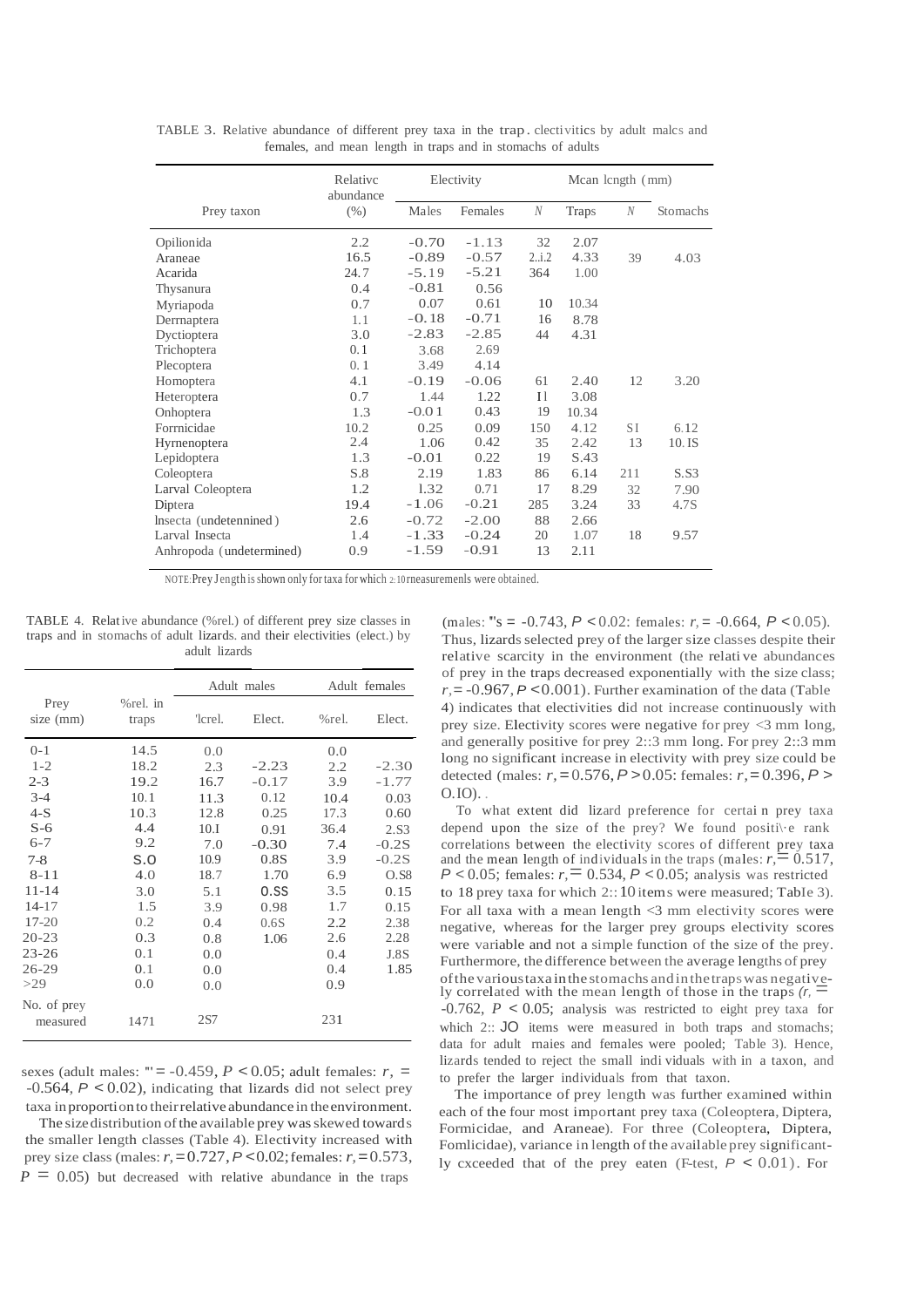|                          | April   | May     | June    | July    | August  |
|--------------------------|---------|---------|---------|---------|---------|
| Araneae                  |         |         |         |         |         |
| Relative abundance (981) |         |         |         |         |         |
| <b>Traps</b>             | 11.7    | 11.1    | 22.3    | r, S    | 22.7    |
| <b>Stomachs</b>          | 11.9    | 12.0    | 5.2     | 8.9     | 5.7     |
| Electivity               | 0.01    | 0.04    | $-0.72$ | $-0.97$ | $-0.69$ |
| Mean length (mm)         | 3.39    | 4.01    | 4.76    | 5.16    | 3.71    |
| Formicidae               |         |         |         |         |         |
| Relative abundance (Cff) |         |         |         |         |         |
| <b>Traps</b>             | 3.9     | 11.7    | 11.8    | 15.0    | 25.3    |
| <b>Stomachs</b>          | 4.8     | 1.2     | 0.9     | 17.8    | 30.5    |
| Electivity               | 0.09    | $-1.04$ | $-1.15$ | 0.09    | 0.11    |
| Mean length (mm)         | 3.03    | 3.29    | 4.01    | 5.47    | 4.35    |
| Coleoptera               |         |         |         |         |         |
| Relative abundance (%)   |         |         |         |         |         |
| Traps                    | 1.9     | 1.8     | 5.8     | 10.8    | 13.1    |
| <b>Stomachs</b>          | 50.0    | 43.8    | 46.9    | 22.3    | 11.4    |
| Electivity               | 1.70    | 1.64    | 1.16    | 0.37    | $-0.07$ |
| Mean length (mm)         | 3.49    | 4.76    | 5.37    | 9.39    | 5.53    |
| Diptera                  |         |         |         |         |         |
| Relative abundance (9'c) |         |         |         |         |         |
| Traps                    | 56.3    | 56.1    | 23.6    | 2.5     | 8.3     |
| <b>Stomachs</b>          | 7.1     | 5.6     | 8.9     | 11.3    | 11.4    |
| Electivity               | $-1.22$ | $-1.33$ | $-0.50$ | 0.70    | 0.15    |
| Mean length (mm)         | 3.32    | 4.57    | 1.97    | 3.42    | 3.67    |

TABLE 5. Monthly variation for the four major prcy taxa in rclative abundance in stomachs of adult lizards. electivity by adult lizards. relative abundance in the traps. and mean kng 1h in the traps

the Formicidae and Diptera, mean prey length in the stomachs was significantly greater than mean length of the available prey (t-test,  $P < 0.005$ ). These analyses indicate that lizards consumed the larger individuals of the Fonnicidae and Diptera a\"ailable, and seemed to prey upon all but the smallest and largest Coleoptera. We found no evidence of selection for length within the Araneae. It is noteworthy that Araneae 1-3 mm long constituted 33% of all spiders consumed, which is directly proportional to their relative abundance in the traps  $(31\%)$ .

#### Seasonal variation in diet composition and prey mailability

We restricted our analyses to the period April-August and to the four most important prey taxa (Araneae. Formicidae. Coleoptera, Diptera). whose pooled montly contribution to the <liet fluctuated between 60 and 74%. Adult males and females showed very similar trends in monthly diet composition and prey electivities, so data for both groups were pooled. Acarida were excluded from the monthly prey availability estimates. as they were seldom eaten by the lizards (Table 1) and their relative abundance in the traps exhibited large seasonal fluctuations.

The relative abundance of Formicidae and Coleoptera in the diet exhibited considerable seasonal variation (G-test, both  $P$  <  $0.001$ ), whereas the relative abundance of Araneae (G = 8.893.  $P = 0.06$ ) and Diptera (G = 7.669, P > 0.10) remained fairly constant throughout the activity period (Table 5). The relative contribution of Forrnicidae was highest during the midsummer months (July. August), whereas Coleoptera formed the bulk of the diet during April-June (Table 5).

The relative abundance in the traps of all four prey groups fluctuated dramatically throughout the year (G-tests. all  $P \leq$ 0.001; Table 5). We examined whether variations in eleccivity of prey taxa tracked seasonal fluctuations in their availability. Only

for the Formicidae did we find a positive. nonsignificant rank correlation  $(r = 0.46, P > 0.30)$ . For the other taxa, monthly electivities were negati\"ely correlated with their relati, e abundance in the traps  $(r = -0.90, P = 0.07)$  for the three groups). A negative relationship between electivity and relatiYe abundance in the habitat can arise under several conditions (Stamps et al. 1981). The relatiYe contribution of Araneae and Diptera to the diet did not vary significantly among months (from  $5$  to  $12\%$ ; Table  $5$ ). Hence, lizards ate an approximately constant proportion of these prey types which was independent of large fluctuations in their relative availability. This produces the negative relationship observed for Araneae and Diptera between electivity and relati \'e abundance in the traps. For Coleoptera, a nonsignificant negative rank correlation was found between monthly relative abundance in the stomachs and in the traps (r,= -0.700, P > 0.10). In addition, the slope ( $b$  = -0.152.  $SE = 0.006$  of the relationship between monthly electivity scores and relative abundance in the habitat was significantly more negative  $(t = 10.935, 3$  df.  $P < 0.01$ ) than the slope  $(b = 10.935, 3)$ -0.083) expected on the basis of a constant relative abundance in the lizards' diet (see Stamps et al. 1981 for details of methodology). These results indicate that the selectivity of Colcoptera decreased as their relatiYe abundance in the environmem increaed.

The size of the prey eaten by adult lizards varied significantly among months, but we found no difference between the sexes (two-way ANOVA of In prey size; month:  $F = 8.587 \cdot P \le 0.001$ : sex:  $F = 0.398$ ,  $P > 0.50$ : interaction:  $F = 1.525$ .  $P > 0.10$ ). Prey length tended to increase throughout the activity season  $(Table 6).$ 

We compared the lengths of the prey consumed by adult lizards (males and females pooled) during different months with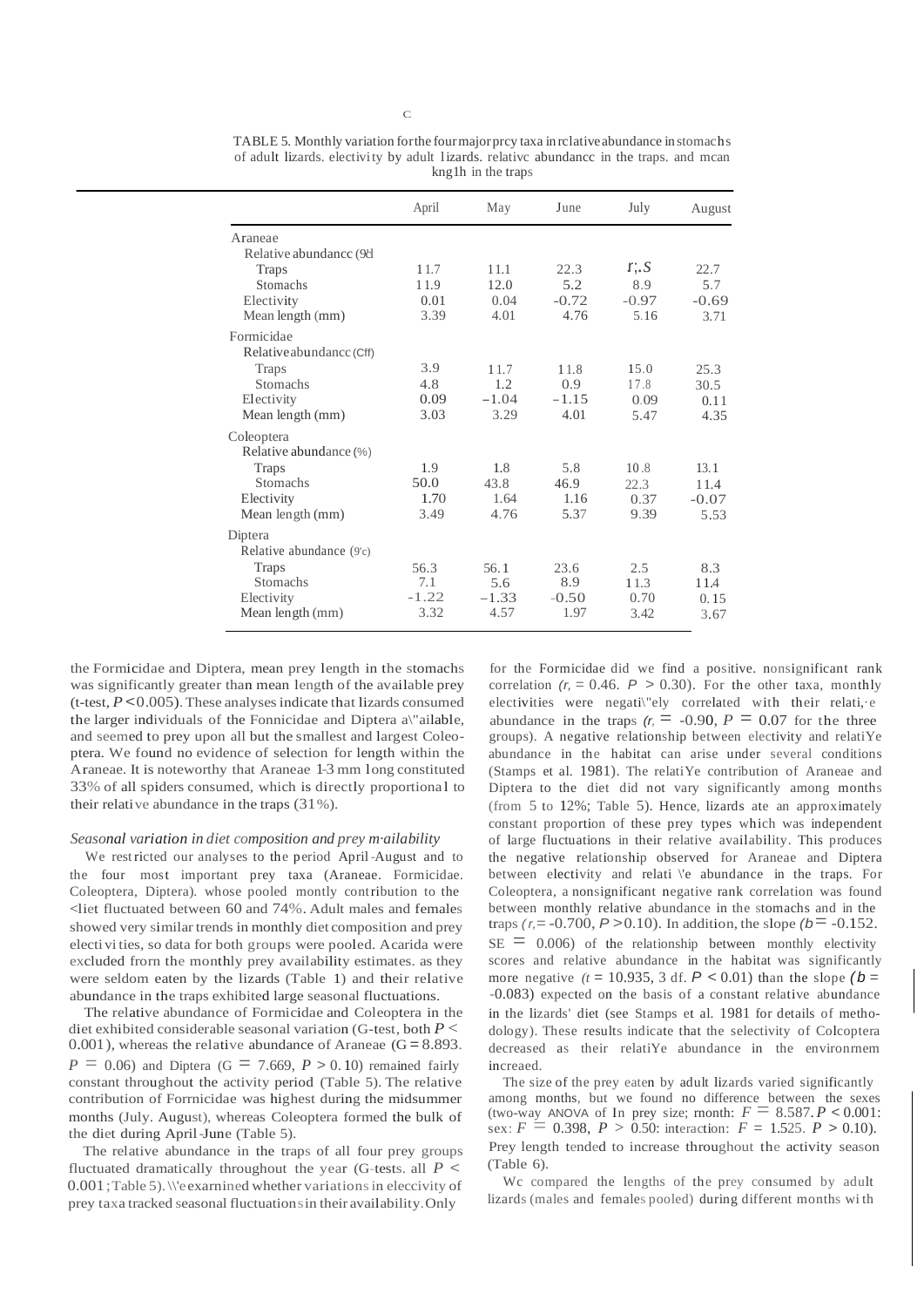TABLE 6. Monthly variation in length of prcy (mml encountered in stomachs of adult lizards and in the traps

|        | Ν   | <b>Stomachs</b>                     | Ν   | <b>Traps</b>                       |
|--------|-----|-------------------------------------|-----|------------------------------------|
| April  | 22  | $5.06:4.23-6.06$<br>$(1.0-7.6)$     | 103 | $.3.19:2.86-3.56$<br>$(1.5-12.5)$  |
| May    | 147 | $4.37:4.02-4.74$<br>$(1.5-18.0)$    | 171 | $-0.97:3.64-4.34$<br>$(1.5-30.5)$  |
| June   | 129 | $5.42:4.95-5.93$<br>$(1.5-28.5)$    | 382 | $3.10:2.85-3.36$<br>$(0.5-21.5)$   |
| July   | 149 | $6.01: 5.45 - 6.63$<br>$(1.3-30.0)$ | 120 | 5.21:4.60-5.89<br>$(0.5 - 21.5)$   |
| August | 36  | 7.03: 5.44-9.09<br>$(2.0-21.8)$     | 229 | $4.48:4.15-4.84$<br>$(0.5 - 15.5)$ |

1'0TE: Values are gi.en as he mean, followed by 95'if confidence Jimil>, with the range in parentheses. Ararida "ere e, cluded from the trap samples.  $X$  is the number of ilems measured.

those of arthropods captured in the traps (excluding Acarida). A two-way ANOVA revealed a difference bet ween prev encountered in the stomachs and in the traps  $(F = 68.196, P < 0.001)$ , a significant variation among months ( $F = 21.076$ ,  $P < 0.001$ ), and a significant interaction effect between these two factors  $/F =$ 7275, P < 0.001). The last result indicates that the difference in length of the prey encountered in stomachs and traps varies among months: during June, April, and August the mean length of the prey eaten by the lizards was much greater than that of the prey trapped (Table 6).

To further examine seasonal variation in prey size, prey were assigned to one of three length classes:  $<$  3, 3 -8, and ?::8 mm. The relati ve abundance of these prey size classes varied among months in both the stomachs and the traps (G-tests, all  $P \le$ 0.00 I). Monthly electivity scores were negatively correlated with the relative abundance in the traps of prey  $\lt 3$  mm ( $r = -0.90$ ),  $P = 0.07$  and 3-8 mm (r = -1.00, P < 0.05) in length, whereas no correlation was found for the greatest-length category  $(r, \equiv$ 0.30,  $P > 0.50$ ). These results indicate that lizards did not increase their selectivity towards the largest prey as the relative abundance of the Jatter in the habitat increases.

Finally, we investigated the extent to which seasonal variation in electivity scores for the four major prey taxa was related to fluctuations in their size. In none of the four taxa did we find significant rank correlations between electivity scores and average montly size or relative size (mean length of taxon minus mean length of all prey consumed in a gi\'en month). In fact, six of eight correlations were negative.

## Discussion

Our results on composition of the  $\leq$  liet of L. *monticola* agree reasonably well with those of previous studies (Martinez-Rica 1977; Dominguez et al. 1982; Pérez-Mellado 1982). All these reports established that Coleoptera, Diptera, Araneae, and Formicidae are numerically the most important prey of this lizard. Relative abundance scores for Hymenoptera (other than ants), Homoptera, and Heteroptera were rather high in some studies (Martinez-Rica 1977; Pérez-Mellado 1982).

Some differences were found among age and sex groups of lizards, with respect both to the taxonomie composition of the diet and to prey size. Juveniles and subadults preyed upon a relativ'ely low number of taxonom ie groups, but these were more equally represemed than in the adults' diet. Both average length

and size range of the prey eaten increased with age of the lizard. Hence, although Jarger lizards ate the biggest prey items, they did not exclude the smaller prey from their diet. Similar observations have been reported for other lacertid lizards (e.g., Nouira and Mou 1982; J\!ou and Barbault 1986; Mou 1987J. The diets of adult males and females were very sim i lar. except that fernales consurned a Jarger proport ion of Diptera. The find ings of Pérez-Mellado (1982) were similar for other populations of L. 1110nticola.

Our most interesting results ernerge from the comparison of the relative abundances of different prey types in the 1 izards' stomachs and in the traps. Assumi ng that the relati ve abundances of prev groups in the traps reflect their availability in the habitat, our results ind icate that diet composition is in no way a simple reflection of food arnilability. This result challenges the opinions of other students of the feeding habits of Iacertid lizards (Avery 1966; Darevskii 1967; Arnold 1987), who aften did not consider prey availability. *Lacerta 1110nticola* seemed to exhibit a strong preference for Coleoptera, whereas Acarida, the most abundant arthropods in the habitat, were seldom captured. It has previously been suggested that Coleoptera are the preferred prev of L. monticola (Pérez-Mellado 1981), although this interpretation has remained speculati ve i n the absence of estimates of prey availability. Our data confirm this suggestion. Analysis of the total lizard sample showed that other important prey groups, such as Formicidae. Araneae, and Diptera, seem to be eaten in proportion to their relati ve abundance. Howe'er, monthly variation in the relati\'e abundance in the diet of the latter two prey groups, did not track changes in their relative abundance.

What do our data teil us about food selection by this lizard? They indicate that prey size is an important factor guiding prey choice by L. *monticola*. Lizards select arthropods of the larger size classes, electivity scores are highest for the larger prey taxa, and they consume larger individuals from the taxa containing smaller prey. E\'idence for prey-length selection was also obtained from three of the four major prey groups (Coleoptera, Diptera, Formicidae). The Araneae are a notable exception: a large proportion of the spiders eaten are  $\lt$  3 mm long, whereas for other prey taxa these length classes are very underrepresented in the lizards' diet.

Many optima! foraging models assume that a foraging predator tends to max imize the rate of net energy i ntake (e.g., Schoener 1971; Pyke et al. 1977; Stephens and Krebs 1986). The net energy value of a prey item is the difference between its energy content and the energy expended in its capture and manipulation. Pough and Andrews (1985) have demonstrated that the energy cost for a lizard of pursui ng, subduing, and swallowing a prey item is negligible relative to the prey's energy value. The size of arthropods, a crude though useful index of their energy content (Schoener 1971; Werner 1974; Stampset al. 1981), will therefore provide a reliable estimate of net energy gain. Hence, net energy intake should be highest for larger prey. However, the abundance of arthropod prey decreases as their size increases (Table 4; see also Schoener and Janzen 1968), and the time required for Iizards to subdue and swallow a prey item increases faster than prey size (Pough and Andrews 1985). As a consequence, net energy gain per unit time spent foragi ng by Iizards presumably declines monotonically with increasing prey size (Pough and Andrews 1985). In other words, if Iizards tend to maximize their rate of net energy intake, we would expect them to select the smaller, more abundant prey. Our results do not fit these predictions. Adult L. monticola avoided prey <  $3 \text{ mm}$ in length, which had the highest relative abundance in the traps,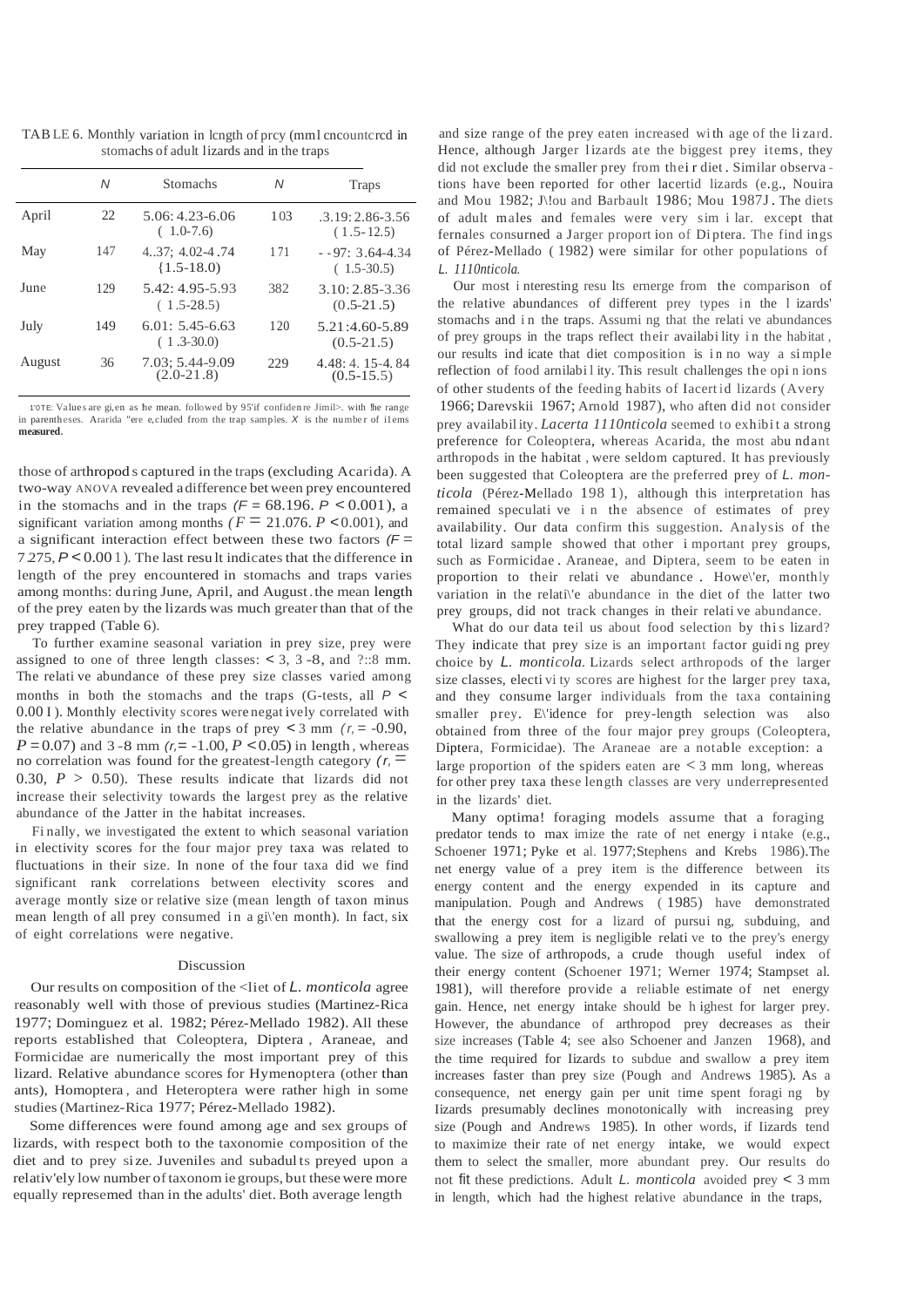and exhibited pos1t1 ve though variable electivities for prey 2::3 mm long. This suggests that there existed a threshold value for prey length, about 3 mm: smaller prey tended to be rejected. whereas larger urthropods were l ikely to be consumed, although selecti vity did not further increae with the size of prey. We tentatively conclude that maximization of net energy intake per unit feeding time is not of paramount importance for prey selection by *L. monticola .*

How do lizards respond to seasonal changes in the abundance of different prey types? Stamps et al. ( 1981) discuss predictions regardi ng the relationship between selectivity and relative abundance in the habitat for different prey types made on the basis of three groups of theoretica! models of food selection: (iJ prey switching, (ii) energy oprimi zation, and (iii) nutrient optimization.

Prey-switching models (Murdoch 1969, 1973) predict that a predator wil! preferentially consume the most abundant prey, and switch among prey types as their relative abundance in the habitat changes. Hence, the prey-switching model predicts that for any prey type, electivity will be positively correlated with its relative availability. Our data do not fit this prediction: seasonal \'ariation in electivity was negatively correlated with montly relative abundance in the habitat of three of the four major prey groups. Only for Formicidae did we find a positive but nonsign ificant correlation berween their monthly electivity and relativc abundance in the traps.

Several mode Is of energy optimization predicts that selectivity of the most valuable food types wilt increase with their relative abundance (Rapport 1971; Estabrook and Dunham 1976; Hughes 1979). Assuming that prey size provides a reliable estimate of energy value, we would expect a positi ve correlation between electivity scores for the Iarger prey and their relative abundance in the traps. We found no evidence for such a relationship: for prey <sup>3</sup> -8 mm long the correlation was negative, whereas <sup>a</sup> low (nonsignificant) positive correlation was found for the largest prey size class (>8 mm). In addition, electivity scores for the four major prey groups were not related to their size.

A third group of theories considers foraging optimization on the basis of the assumption that animals attempt to obtain a balanced diet, which is achieved by consuming minimal proportions of certain prey types or nutrients (Belovsky 1981: Westoby 1978; Pulliam 1975; Rapport 1980). These models predict that rhe consumption rates of food types that are essential for a balanced dier will be constant, irrespective of their availability. This translates into an expected negative correlation between electivity for a given prey type and irs relative abundance in the habitats (Stamps et al. 1981*).* Our results met this prediction by reveal ing a negative correlation between electivity and relative abundance in three of the four major prey groups (Araneae, Diptera, Coieoptera). Lizarás consumed approximateiy constant proportions of Araneae and Diptera throughout the activity season, in spite of large fluctuations in their relative abundance in the habitat. It is worth recaliing that Iizards did not show a preference for certai n size classes of Araneae, and included a considerable proportion of small (<3 mm) spiders in their diet. Sdectivity of Coleoptera declined as their relative abundance in the habitat increased.

These results strongly suggest that *L. monticola* attempted to maintain a balanced diet by including minimal proportions of Araneae, Diptera, and Coleoptera in response to seasonal changes in the availabi liry of these presumably nutritionally important food types. A similar conclusion was reached by Stamps et al. (1981) in their study of prey selection by juveniles

of the lizard *Anolis ae11e11s.* It is usually assu med thar d ifferent types of insect prey are nutri tionally equivalent, varying only in their energy value. The valid ity of this assumption can be questioned in the ligh t of experimental demonstrations of enhanced survival, fecundity, or growth of insectivorous spiders (Greenstone 1979; Miyashita 1968), lizards (Vogel et al. 1986). and birds (Krebs and Avery 1984) when fed on m ixed diets of natura! prey rather than on pure diets. However, we are not aware of any studies that have d irectly assessed the nutrient contents of different arthropod groups .

# Acknowledgments

Lizards were collected under perm its provided by the Consejerfa de Agricultura y Mon tes of the Junta de Casti lla y León . This research was partially supported by Comisión Interrninisterial de Ciencia y Tecnologia project No. PB86-0659 of the Spanish Ministerie de Educación y Ciencia, and by a grant from the Estancias de Cientificos y Tecnólogos Extranjeros en Espaiia program (D.B.).

- ARNOLD, E. N. 1987. Recourse partition among lacertid lizards in southern Europe. J. Zool. (Lond.), 1:739-782.
- AVERY, R. A. 1966. Food and feeding habits of the common lizard *(lacerta l'ivipara)* in the west of England. J. Zool. (Lond.), 149: 1 15-121.
- BELOVSKY. G. E. 1981. Food selection by a generalist herbivore: the moose. Ecology, 62: 1020- 1030.
- BENNETI,A.F. 1982.The energetics ofreptilian activity.*111*Biology of the Reptilia. Vol. 13. *Edited by* C. Gans and F. H. Pough. Academie Press, London. pp. 155-199.
- CIUDAD, M.J., LIZANA, M., and PÉREZ-MELLADO, V. 1987. Disrribución de los rept iles en la Sierra de Gredos. Cuad. Abulenses, 8: 141-165.
- CURT,J" and GALÁN, P. 1982.Esos Anfibios y Reptiles Gallegos.J. Curt Martinez Edit., Pontevedra, Argentina.
- DAREVSKII, L S. 1967.Skal'nye yashcheritsky kaavkaza .Izdatel'stvo Nauka, Leningrad. (Rock lizards of the Caucasus. Translation by Indian Scientific Document Centre, New Delhi, 1978.)
- DOMINGUEZ, L., ELVIRA, B., and Y!GAL.C.R. 1982. Alimentación de *Lacerta monticola cyreni* Müller & Hellmich, 1936 en la Sierra de Gaudarrama. Pub!.Cent. Pirenaico Bio!. Exp. 13:71-75.
- ELVIRA, B" and YlGAL,C.R. 1982.Nuevos darossobre la distribución geográfica de *Lacerta monticola cantabrica* Mertens. 1929 (Sauria: Lacertidae). Doiiana Acta Yertebr. 9:99-106.
- ESTABROOK, G. E., and DUNHAM, A. E. 1976. Optima! diet as a function of absolute abu ndance, relative abundance, and relative value of available prey. Am. Nat. 110: 401-413.
- GREENE, H.W. 1982.Dietary and phenotypic diversity in lizards: why are some organisms specialized? */11* Environmental adaptation and evolution. *Edited by* D. Mossakowski and G.Roth. G. Fisher Verlag. Stuttgart, pp. 107-128.
- GREENSTONE,M.H. 1979.Spiderfeeding behavioroptimises dietary assential amino acid composition. Nature (Lond.), 282: 501-503.
- HEULIN, B. 1985. Densité et organisation spatiale des populations du lézard vivipara *Lacerta vivipara* (Jacquin,.1787) dans les landes de la région de Paimpont. Bul l. Ecol. 16: 177-186.
- HUGHES, R. N. 1979. Optima! diets under the energy maximization premlse: the effects of recognition time and learning. Am. Nat. 113: 209-221 .
- IVLEV, V.S. 1961. Experimental ecology of the feeding of fishes. Yale University Press. New Haven, CT.
- JACOBS, J. 1974. Quantitative measurements of foood selection. Oecologia (Berl.). 14: 413-417.
- KREBS,J. R., and AvERY, M. 1. 1984. Diet and nestling growth in the European bee-eater. Oecologia (Bcrl.). 64: 363-368.
- LECHOWICZ, M. J. 1982. The sampling characteristics of electivity indices. Oecologia (Bcrl.), 52: 22-30.